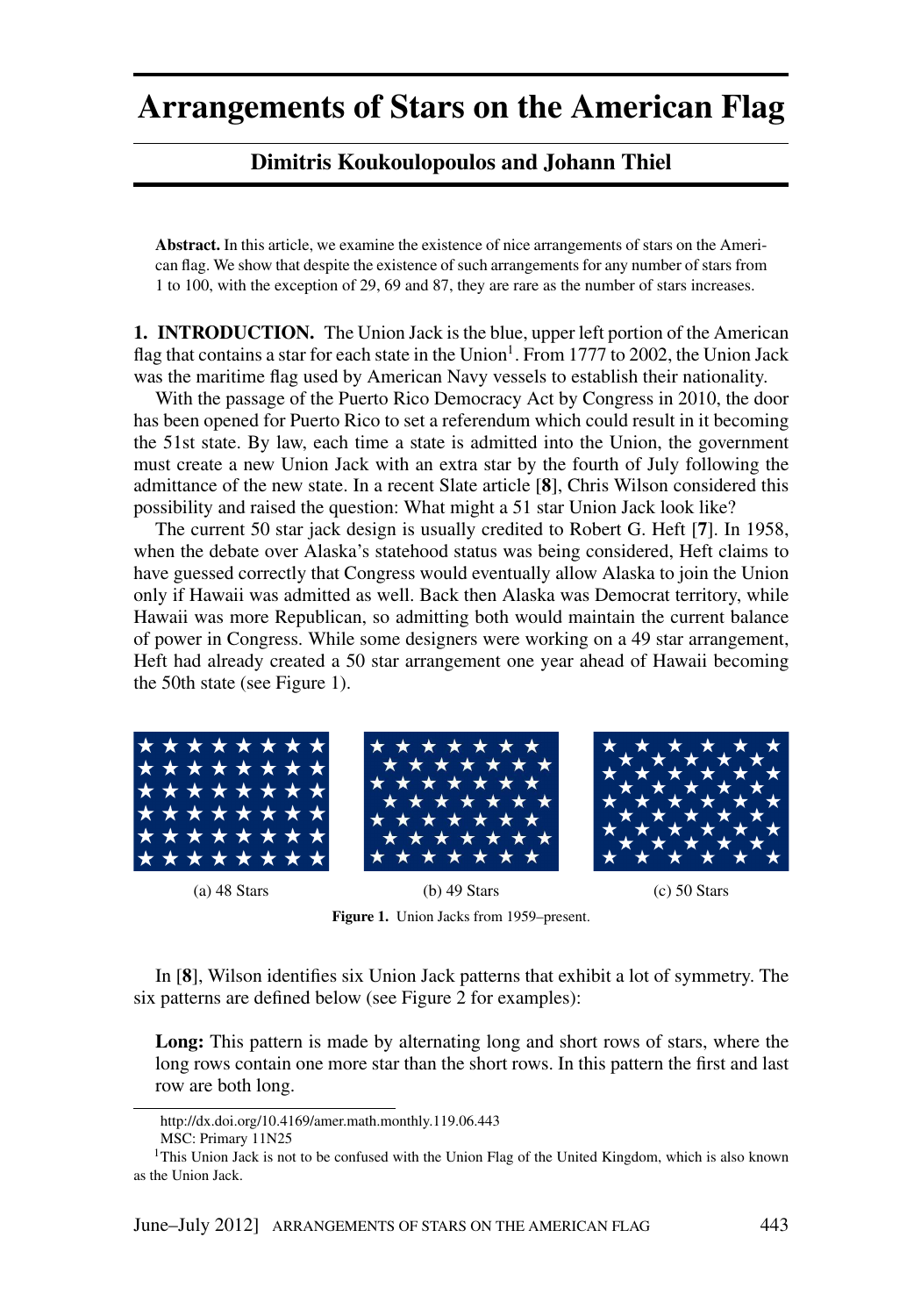**Short:** This pattern is defined in the same way as the long pattern, except that the first and the last row are both short.

Alternate: This pattern is defined in the same way as the long pattern, except that the first row is long and the last row is short, or vice versa.

**Wyoming:**<sup>2</sup> In this pattern, the first and the last row are long, while all other rows are short

Equal: All rows in this pattern have the same number of stars.

**Oregon:**<sup>2</sup> Similar to the equal pattern, all rows in this pattern are of the same length with the exception of the middle row, which is two stars shorter. This pattern requires an odd number of rows.



(a) Long (50 stars, 1960)



(d) Wyoming (32 stars, 1858)



(b) Short  $(42 \text{ stars})$ 



(e) Equal  $(48 \text{ stars}, 1912)$ Figure 2. Union Jack patterns.



 $(c)$  Alternate (45 stars, 1896)



 $(f)$  Oregon  $(33 \text{ stars}, 1859)$ 

Implicit in Wilson's definition is the need to have a good ratio of columns to rows to prevent the creation of degenerate Union Jacks (imagine a Union Jack with one row of 50 stars!). For our purposes, we will assume that this ratio is in the interval  $[1, 2]$ .

**Definition.** A nice arrangement of stars on the Union Jack is one that uses one of the six patterns defined above with a column to row ratio in the interval [1, 2].

Wilson's article includes a flash program<sup>3</sup>, created by Skip Garibaldi, that finds these nice arrangements of *n* stars on the Union Jack for *n* from 1 to 100. Using the above definition, Garibaldi's program shows that all integers from 1 to 100, except for 29, 69 and 87, have at least one nice arrangement. It is then natural to ask, for which numbers  $n$  do there exist nice arrangements of stars on the Union Jack? To this end, for an integer  $N$ , we define

 $S(N) = #{n \leq N : \text{there is a nice arrangement of } n \text{ stars on the Union Jack}.}$ 

so that  $S(100) = 97$ , by Garibaldi's computation.

 $2$ These patterns get their names from the state that first caused their introduction.

 $3$ http://img.slate.com/media/19/flag.swf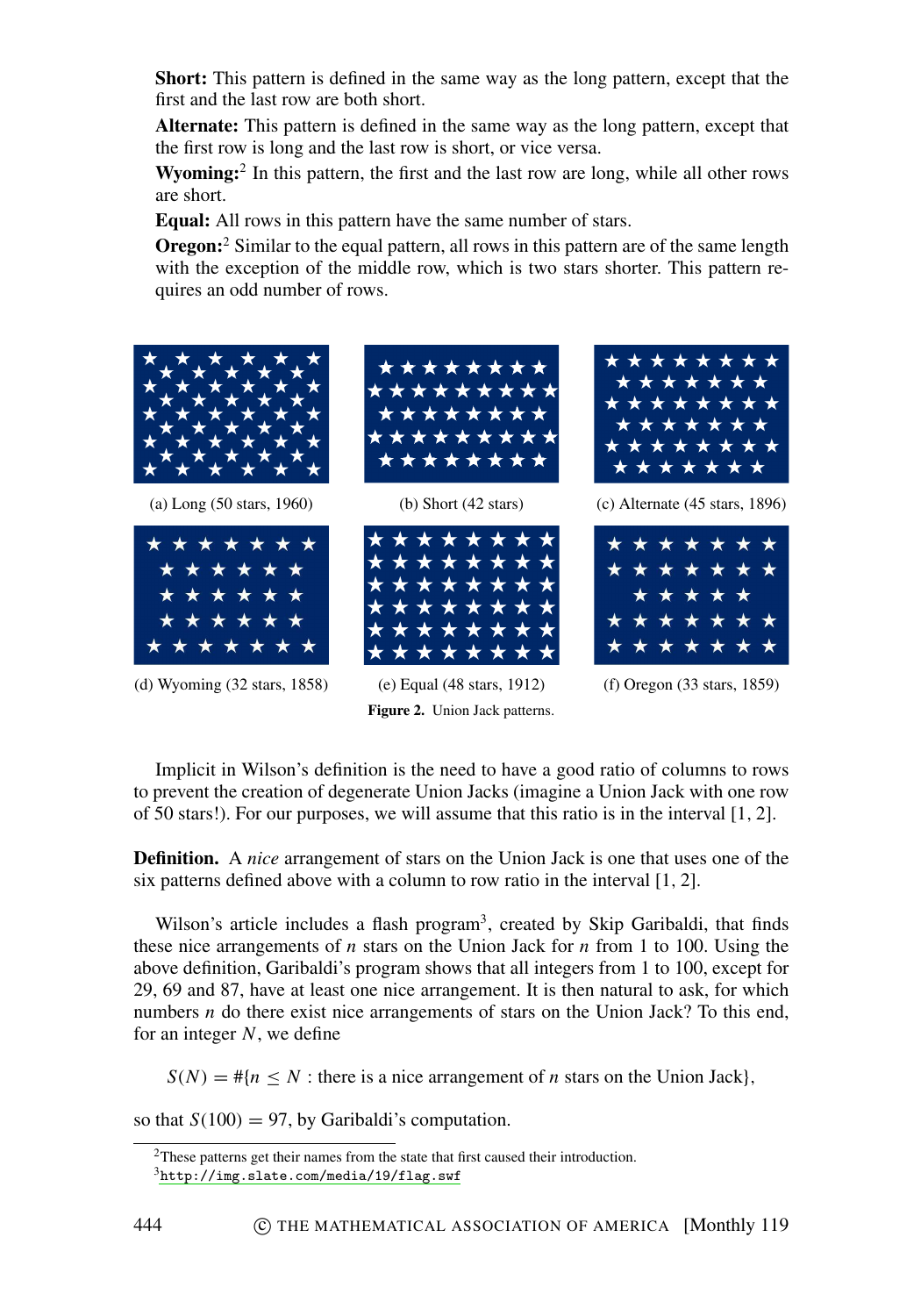By analyzing the type of integers counted by  $S(N)$  (see Section 2), we will show that the problem of arranging stars on the Union Jack is connected with an old problem due to Erdős about multiplication tables of integers (see Sections 3, 4). This problem has been studied extensively in the literature and the state of the art on it is given by a deep result due to Ford (see Theorem 3.2). Using the available information on the Erdős multiplication table problem, we shall estimate  $S(N)$ . In particular, we will show that nice arrangements on the Union Jack are actually rare,

$$
\lim_{N \to \infty} \frac{S(N)}{N} = 0.
$$
\n(1)

2. CHARACTERIZATION OF NICE ARRANGEMENTS. In order to understand when there exists a nice arrangement of stars on the Union Jack for an arbitrary  $n$ , let us first examine why it is impossible to produce a nice arrangement on the Union Jack with 29 stars. We cannot make a nice 29 star flag with the equal pattern because 29 is prime. For the Wyoming pattern, let  $b$  represent the length of the short rows and let *a* represent the total number of rows. Then there are 2 rows of length  $b + 1$  and  $a-2$  rows of length b. Thus, for a nice 29 star flag with the Wyoming pattern, we would need *a* and *b* such that  $29 = 2(b + 1) + (a - 2)b = ab + 2$ , or  $27 = ab$ . In addition, our requirement that the column to row ratio must be in the interval  $[1, 2]$ leads to the constraint  $1 \le (b+1)/a \le 2$ . Since 27 cannot be written as a product *ab* with  $1 \le (b+1)/a \le 2$ , we cannot use the Wyoming pattern for 29. A similar argument shows that the Oregon pattern fails for 29 because  $31 = 29 + 2$  is prime.

The story for the long, short, and alternate patterns requires just a little more work. As an example, suppose we want to create an alternate Union Jack pattern for  $n$  stars. Let b equal the number of stars on the long rows and  $a$  equal the total number of long rows. Then we should have a representation  $n = ba + (b - 1)a = 2ab - a$  $a(2b-1)$ , along with the constraint  $1 \le b/(2a) \le 2$ . For  $n = 29$ , such a representation is impossible. In the case of the long and short patterns, a similar argument shows that we would need factorizations of  $2n - 1$  or  $2n + 1$ , respectively, with the factors being close to each other. In the case  $n = 29$ , we would need one of these restricted factorizations for  $57 = 3 \cdot 19$  or 59 (prime).

The discussion on attempts to produce a nice arrangement of 29 stars showed that the problem boils down to searching for very restricted factorizations of 27, 29, 31, 57 or 59. The same arguments lead to the following proposition, which characterizes the values  $n$  for which there is a nice arrangement of stars.

**Proposition 2.1.** A nice arrangement of n stars on the Union Jack exists if, and only if, at least one of the following holds:

- (i) for the long pattern,  $2n 1 = (2a + 1)(2b + 1)$  with  $1 \le (b + 1)/(2a + 1) \le$ 2,
- (ii) for the short pattern,  $2n + 1 = (2a + 1)(2b + 1)$  with  $1 \le (b + 1)/(2a + 1) \le$  $2.$
- (iii) for the alternate pattern,  $n = a(2b 1)$  with  $1 \le b/(2a) \le 2$ ,
- (iv) for the Wyoming pattern,  $n 2 = ab$  with  $1 \le (b + 1)/a \le 2$ ,
- (v) for the equal pattern,  $n = ab$  with  $1 \le b/a < 2$ ,
- (vi) for the Oregon pattern,  $n + 2 = (2a + 1)b$  with  $1 \le b/(2a + 1) \le 2$ .

Using the above characterization, it is clear that in order to estimate  $S(N)$  we need to understand for how many integers  $n \leq N$  there exist restricted factorizations of n,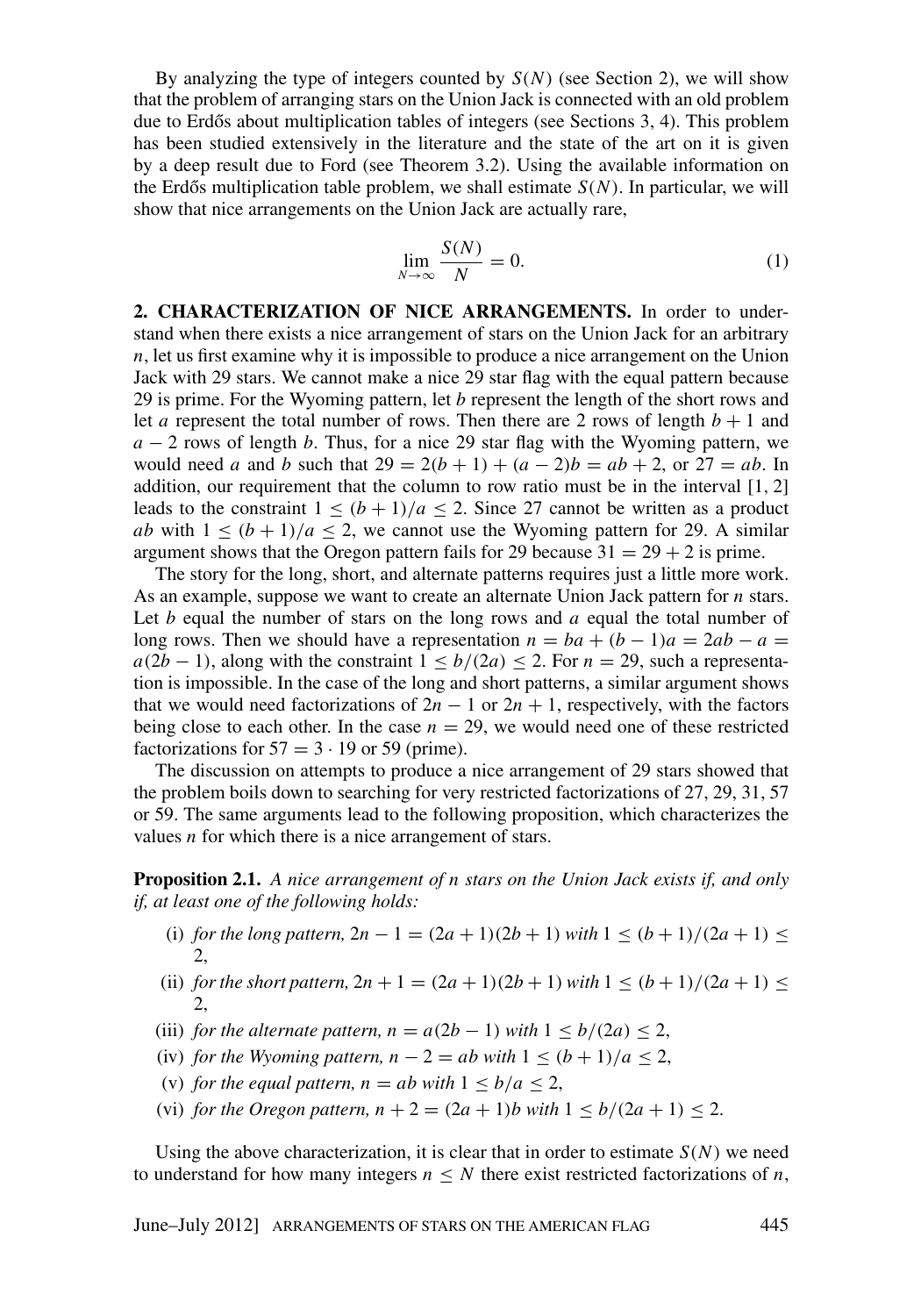$n-2$ ,  $n+2$ ,  $2n+1$ , or  $2n-1$ , as given in the proposition above. As we will see, this is related to an old problem of Erdős known as the multiplication table problem. We shall discuss this problem in the next section and see how our knowledge of it can be used to bound  $S(N)$  in Section 4.

3. THE MULTIPLICATION TABLE PROBLEM. Consider the  $10 \times 10$  multiplication table (see Figure 3a). There are 100 entries in it, but not all are distinct. For example, 12 appears four times in the table, corresponding to the four factorizations  $12 = 2 \cdot 6 = 3 \cdot 4 = 4 \cdot 3 = 6 \cdot 2$ . If we remove all of the duplicate entries, we see that only 42 numbers remain (see Figure 3b).

| $\times$       | 1  | 2              | 3  | 4  | 5  | 6  | 7  | 8  | 9  | 10  |
|----------------|----|----------------|----|----|----|----|----|----|----|-----|
| 1              | 1  | $\overline{2}$ | 3  | 4  | 5  | 6  | 7  | 8  | 9  | 10  |
| 2              | 2  | 4              | 6  | 8  | 10 | 12 | 14 | 16 | 18 | 20  |
| 3              | 3  | 6              | 9  | 12 | 15 | 18 | 21 | 24 | 27 | 30  |
| $\overline{4}$ | 4  | 8              | 12 | 16 | 20 | 24 | 28 | 32 | 36 | 40  |
| 5              | 5  | 10             | 15 | 20 | 25 | 30 | 35 | 40 | 45 | 50  |
| 6              | 6  | 12             | 18 | 24 | 30 | 36 | 42 | 48 | 54 | 60  |
| 7              | 7  | 14             | 21 | 28 | 35 | 42 | 49 | 56 | 63 | 70  |
| 8              | 8  | 16             | 24 | 32 | 40 | 48 | 56 | 64 | 72 | 80  |
| 9              | 9  | 18             | 27 | 36 | 45 | 54 | 63 | 72 | 81 | 90  |
| 10             | 10 | 20             | 30 | 40 | 50 | 60 | 70 | 80 | 90 | 100 |

|  | (a) All entries |
|--|-----------------|
|  |                 |

| $\times$         | $\mathbf{1}$ | $\overline{c}$ | 3 | 4              | 5  | 6  | 7  | 8  | 9  | 10  |
|------------------|--------------|----------------|---|----------------|----|----|----|----|----|-----|
| $\,1$            | $\mathbf{1}$ | $\overline{c}$ | 3 | $\overline{4}$ | 5  | 6  | 7  | 8  | 9  | 10  |
| $\overline{c}$   |              |                |   |                |    | 12 | 14 | 16 | 18 | 20  |
| $\mathfrak 3$    |              |                |   |                | 15 |    | 21 | 24 | 27 | 30  |
| $\overline{4}$   |              |                |   |                |    |    | 28 | 32 | 36 | 40  |
| $\sqrt{5}$       |              |                |   |                | 25 |    | 35 |    | 45 | 50  |
| 6                |              |                |   |                |    |    | 42 | 48 | 54 | 60  |
| $\boldsymbol{7}$ |              |                |   |                |    |    | 49 | 56 | 63 | 70  |
| $\,$ 8 $\,$      |              |                |   |                |    |    |    | 64 | 72 | 80  |
| 9                |              |                |   |                |    |    |    |    | 81 | 90  |
| 10               |              |                |   |                |    |    |    |    |    | 100 |

(b) Distinct entries

**Figure 3.** The  $10 \times 10$  multiplication table.

In 1955, Erdős [2] asked what happens if one considers larger multiplication tables, namely, what is the asymptotic behavior of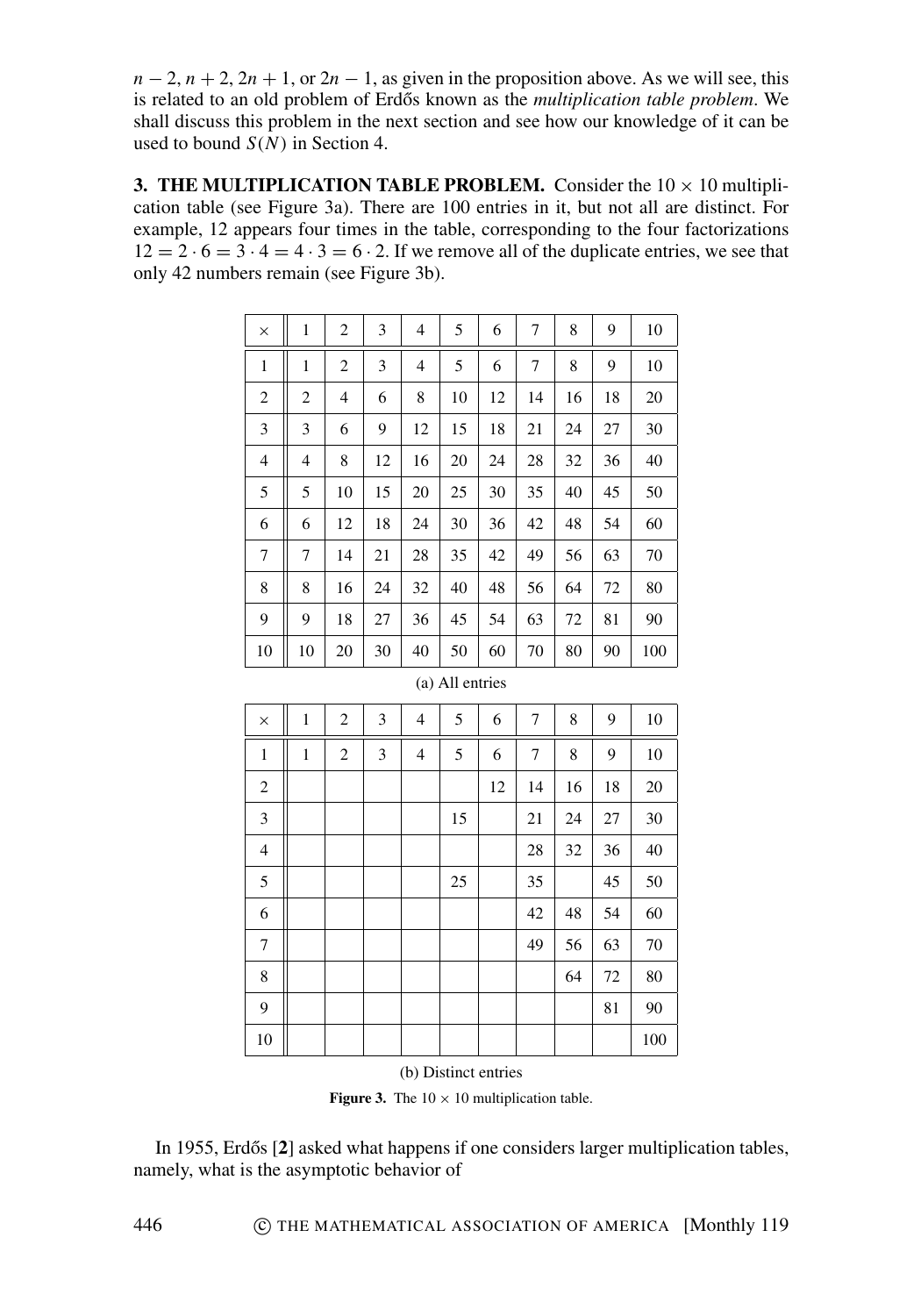$$
A(N) = # \left\{ n \le N : n = m_1 m_2, m_1 \le \sqrt{N}, m_2 \le \sqrt{N} \right\}
$$

as  $N$  grows to infinity?

Using a simple argument based on the number of prime factors of an integer. Erdős proved that

$$
\lim_{N \to \infty} \frac{A(N)}{N} = 0,\tag{2}
$$

that is, most of the integers up to N do not appear as entries in the  $\lfloor \sqrt{N} \rfloor \times \lfloor \sqrt{N} \rfloor$ multiplication table. We outline Erdős' argument below.

We start with some remarks about the arithmetic function  $\Omega(n)$ , which is defined to be the number of prime factors of *n* counted with multiplicity. Mertens' estimate<sup>4</sup> [1, Theorem 4.121

$$
\sum_{p \le N} \frac{1}{p} = \log \log N + O(1)
$$

implies that<sup>5</sup>

$$
\frac{1}{N} \sum_{n=1}^{N} \Omega(n) = \frac{1}{N} \sum_{n \le N} \sum_{\substack{p^a|n \ p^a \le 1}} 1
$$
  
= 
$$
\frac{1}{N} \sum_{\substack{p^a \le N \\ a \ge 1}} \sum_{\substack{n \le N \\ p^a|n}} 1
$$
  
= 
$$
\frac{1}{N} \sum_{\substack{p^a \le N \\ a \ge 1}} \left( \frac{N}{p^a} + O(1) \right)
$$
  
= 
$$
\sum_{p \le N} \frac{1}{p} + O\left( \sum_{\substack{p \text{ prime} \\ n \ge 2}} \frac{1}{p^a} \right)
$$
  
= 
$$
\log \log N + O(1).
$$

In other words, the average number of prime divisors, counted with multiplicity, of an integer  $n$  is about  $\log \log n$ . Actually, Hardy and Ramanujan proved the following more precise result, which roughly states that, for most positive integers  $n$ ,  $\Omega(n)$  is very close to its expected value  $\log \log n$ .

## **Theorem 3.1 (Hardy, Ramanujan, [6]).** For any fixed  $\epsilon > 0$  we have that

$$
\lim_{N \to \infty} \frac{1}{N} \# \{ n \le N : (1 - \epsilon) \log \log N \le \Omega(n) \le (1 + \epsilon) \log \log N \} = 1.
$$

With the above theorem at our disposal, it is not very hard to show (2). Indeed, if an integer *n* is counted by  $A(N)$ , then we can write  $n = n_1 n_2$  for some  $n_1 \le \sqrt{N}$  and

<sup>&</sup>lt;sup>4</sup>The variable  $p$  always denotes a prime number. Also, log denotes the natural logarithm.

<sup>&</sup>lt;sup>5</sup>The notation  $a \mid b$  means that a divides b.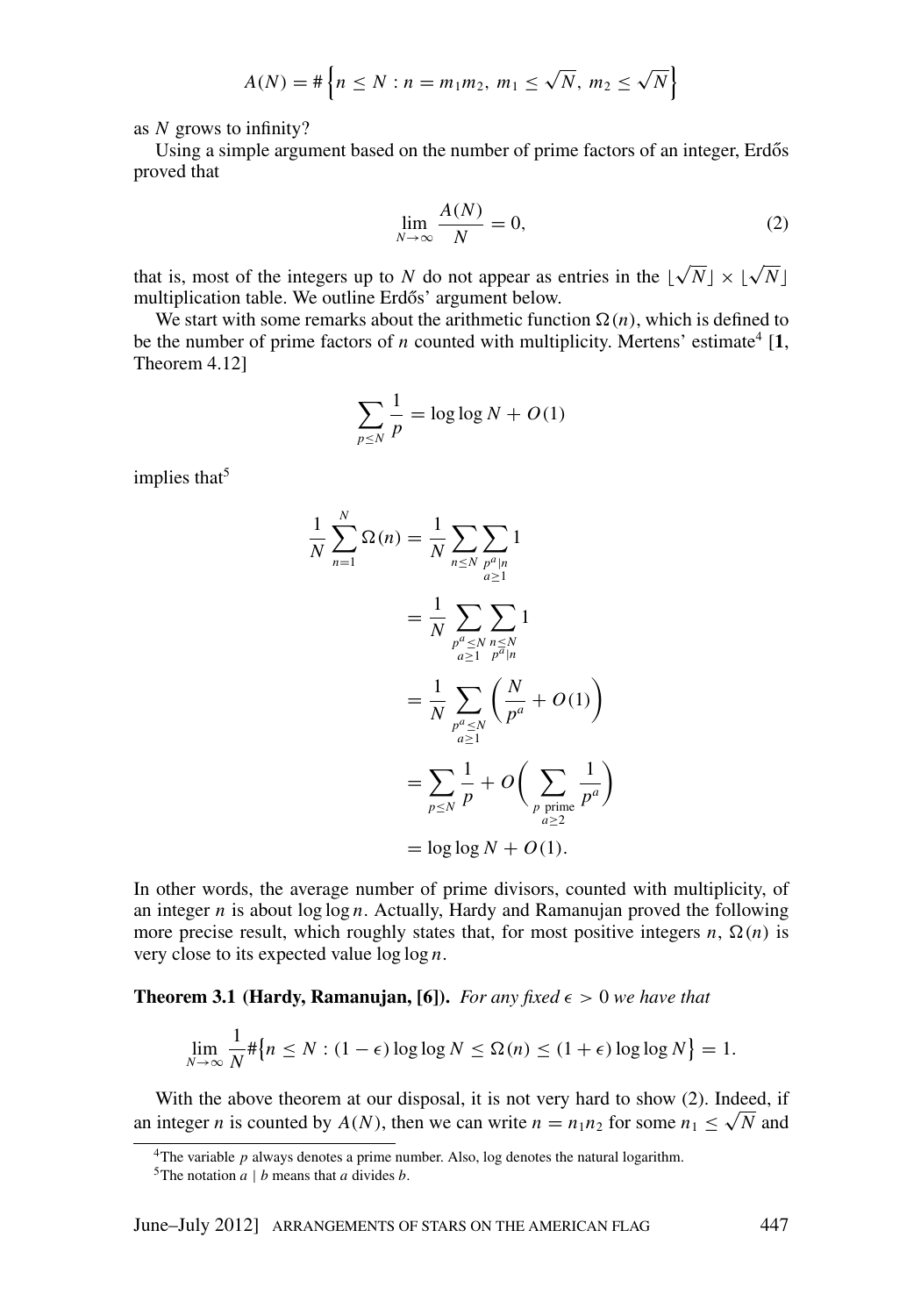$n_2 \leq \sqrt{N}$  such that either

$$
\Omega(n_1) \le \frac{2}{3} \log \log N \tag{3}
$$

**or** 

$$
\Omega(n_2) \ge \Omega(n_1) \ge \frac{2}{3} \log \log N. \tag{4}
$$

The number of integers  $n \leq N$  for which (3) holds is at most

$$
\#\left\{n_1\leq \sqrt{N}:\Omega(n_1)\leq \frac{2}{3}\log\log N\right\}\cdot \#\{n_2\leq \sqrt{N}\}.
$$

Moreover, if *n* satisfies (4), then we must have

$$
\Omega(n) = \Omega(n_1) + \Omega(n_2) > \frac{4}{3} \log \log N.
$$

Hence,

448

$$
\frac{A(N)}{N} \le \frac{1}{\sqrt{N}} \# \left\{ n_1 \le \sqrt{N} : \Omega(n_1) \le \frac{2}{3} \log \log N \right\}
$$

$$
+ \frac{1}{N} \# \left\{ n \le N : \Omega(n) \ge \frac{4}{3} \log \log N \right\}.
$$

Using Theorem 3.1 to estimate the quantities on the right-hand side of the above inequality, we deduce (2).

The argument given above is quite flexible. By optimizing it and combining it with a stronger version of Theorem 3.1, Erdős [3] showed that for all  $\epsilon > 0$  and all  $N \ge 3$ 

$$
A(N) \le \frac{c_0(\epsilon)N}{(\log N)^{\delta - \epsilon}}, \quad \text{where} \quad \delta = 1 - \frac{1 + \log \log 2}{\log 2} = 0.086071 \dots \tag{5}
$$

and  $c_0(\epsilon)$  is a constant that depends only on  $\epsilon$ . This estimate was subsequently improved by Hall and Tenenbaum [5], who showed that

$$
A(N) \le \frac{c_1 N}{(\log N)^{\delta} \sqrt{\log \log N}} \quad (N \ge 3)
$$

for some constant  $c_1 > 0$ . Both [3] and [5] supplied lower bounds to  $A(N)$  as well. The precise size of  $A(N)$ , up to multiplicative constants, was determined by Ford in [4].

**Theorem 3.2 (Ford, [4]).** There are constants  $c_2$  and  $c_3$  such that

$$
\frac{c_2 N}{(\log N)^{\delta} (\log \log N)^{3/2}} \le A(N) \le \frac{c_3 N}{(\log N)^{\delta} (\log \log N)^{3/2}} \quad (N \ge 3).
$$

With Theorem 3.2, we are now able to tackle the question of nice arrangements of stars on the Union Jack.

**4. CONNECTING THE TWO PROBLEMS.** Let  $S_{\text{equal}}(N)$  count the number of positive integers up to  $N$  that admit a nice arrangement of stars on the Union Jack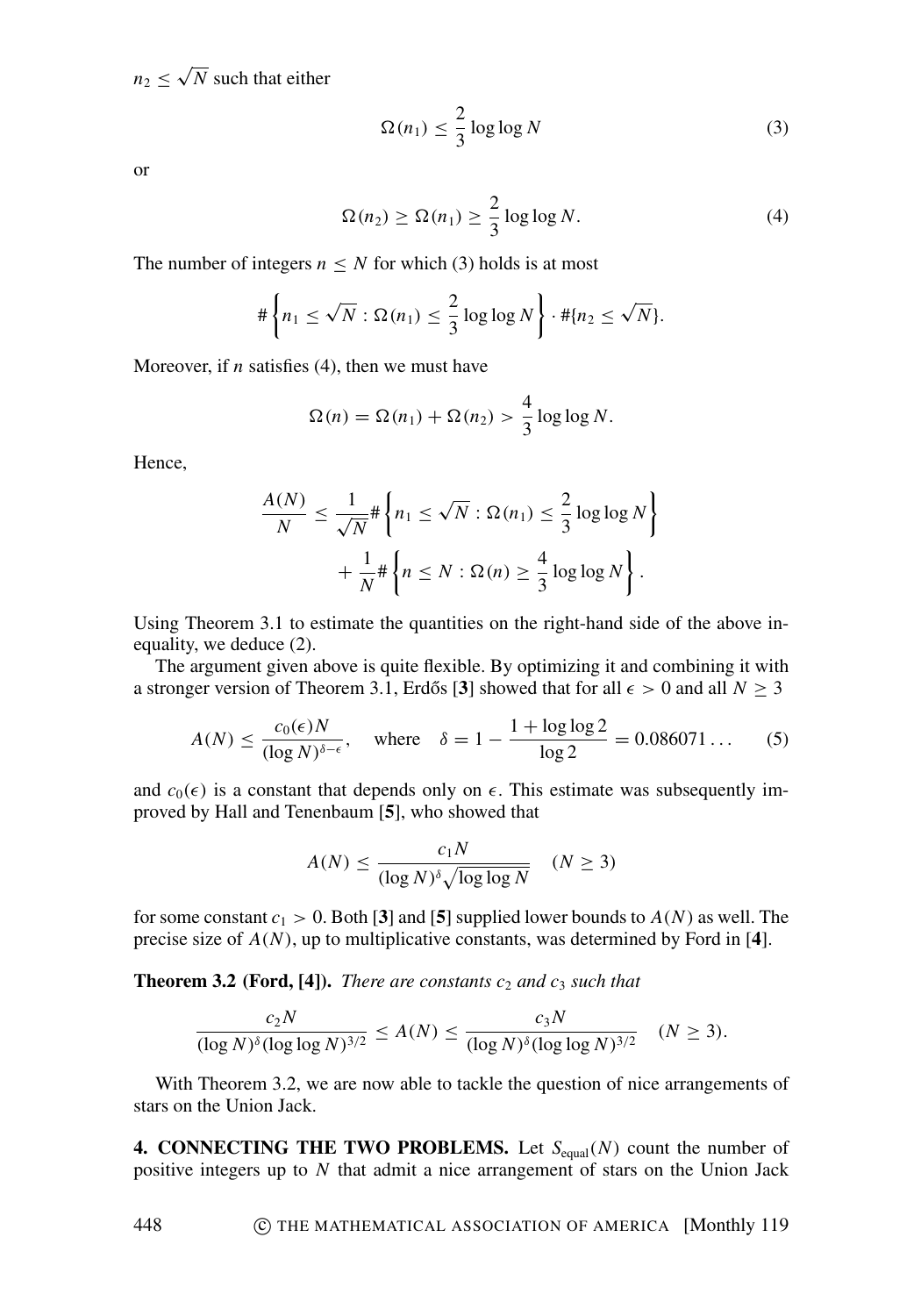using the equal pattern. By Proposition 2.1,

$$
S_{\text{equal}}(N) = #\{n \le N : n = ab \text{ with } 1 \le b/a \le 2\}
$$
  

$$
\le #\{n \le N : n = ab \text{ with } a, b \le \sqrt{2N}\}
$$
  

$$
\le A(2N).
$$

As in Section 2, handling the cases for the long, short and alternate arrangements requires a little more work. Let  $S_{\text{long}}(N)$  count the number of positive integers up to N that admit a nice arrangement of stars on the Union Jack using the long pattern. Using Proposition 2.1 again,

$$
S_{\text{long}}(N) = #\{n \le N : 2n - 1 = (2a + 1)(2b + 1) \text{ with } 1 \le (b + 1)/(2a + 1) \le 2\}
$$
  
\n
$$
\le #\{n \le 2N : n = ab \text{ with } 2 \le (b + 1)/a \le 4\}
$$
  
\n
$$
\le #\{n \le 2N : n = ab \text{ with } 1 \le b/a \le 4\}
$$
  
\n
$$
\le #\{n \le 2N : n = ab \text{ with } a, b \le \sqrt{8N}\}
$$
  
\n
$$
\le A(8N)
$$

By using similar arguments for  $S_{short}(N)$ ,  $S_{alternate}(N)$ ,  $S_{Wyoming}(N)$  and  $S_{Oregon}(N)$ , defined analogously to  $S_{equal}(N)$  and  $S_{long}(N)$ , we obtain that each of these quantities is bounded by  $A(12N)$ . Hence,

$$
S(N) \leq S_{\text{long}}(N) + S_{\text{short}}(N) + S_{\text{alternate}}(N) + S_{\text{Wyoming}}(N) + S_{\text{equal}}(N) + S_{\text{oregon}}(N)
$$
  

$$
\leq 6A(12N).
$$

Applying Theorem 3.2 to the right-hand side of the above inequality and setting  $c_4 =$  $72c_3$ , we deduce our main result.

**Theorem 4.1.** There is a constant  $c_4$  such that

$$
S(N) \le \frac{c_4 N}{(\log N)^{\delta} (\log \log N)^{3/2}} \quad (N \ge 3),
$$

where  $\delta$  is defined as in (5). In particular, relation (1) holds.

5. CONCLUDING REMARKS. It is natural to ask if a result analogous to Theorem 3.2 holds for  $S(N)$  (i.e., if the upper bound given by Theorem 4.1 is also a lower bound with some other constant in place of  $c_4$ ). This is indeed the case but one has to use a stronger result than Theorem 3.2. Note that

$$
S(N) \geq S_{\text{equal}}(N) = \# \{ n \leq N : \text{there is } d \mid n \text{ such that } n/2 \leq d^2 \leq n \}.
$$

Then we can combine Corollary 2 and Theorem 2 in  $[4]$  to show that

$$
S(N) \ge S_{\text{equal}}(N) \ge \frac{c_5 N}{(\log N)^{\delta} (\log \log N)^{3/2}} \quad (N \ge 3)
$$

for some constant  $c_5 > 0$ .

Several comments on Wilson's online article mentioned one possible way to deal with the lack of a nice 69 star Union Jack by noticing that  $69 = 8 + 7 + 8 + 8 +$  $7 + 8 + 8 + 7 + 8$ . This row pattern would involve expanding our current definition

June-July 2012] ARRANGEMENTS OF STARS ON THE AMERICAN FLAG